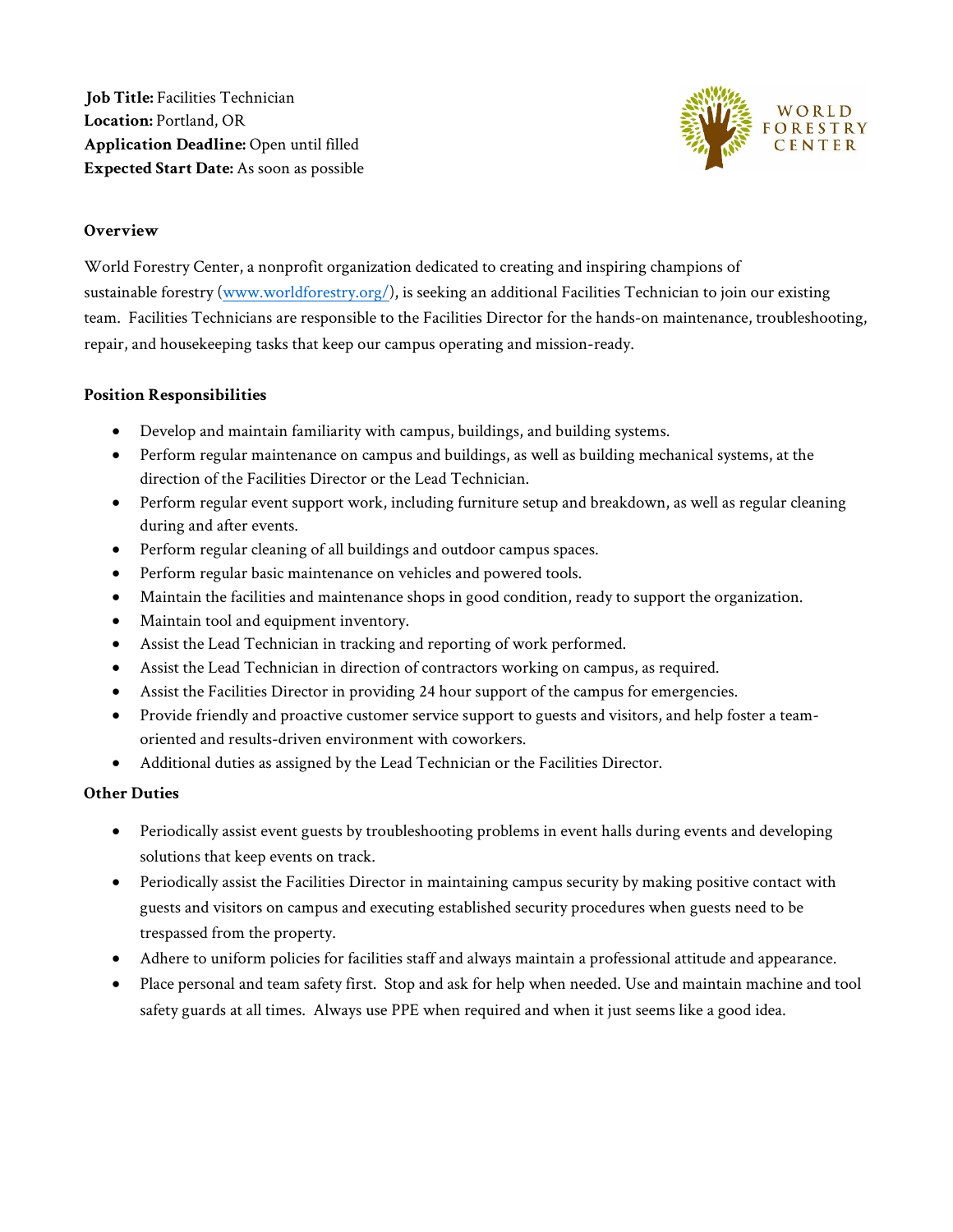# **Qualifications & Requirements**

- This is a full-time hourly position with 40 hours per week expected and some overtime available. This position requires regular weekend work. Must be able to work Wednesday through Saturday each week, working 10-hour workdays, four days per week. Some ability to work flexible hours with notice is required to support occasional event needs.
- High school diploma or equivalent required.
- Minimum of two years previous facilities maintenance experience, or related experience.
- Clear and effective verbal and written communication skills are required.
- Current driver's license with a safe driving record is required.
- Ability to repeatedly lift and move up to 50 pounds, stand for extended periods, and work outdoors in inclement weather (with appropriate clothing) is required.
- Ability to work at heights on ladders and elevated platforms is required.
- Basic proficiency with PCs and using email is required. Advanced proficiency with PCs and MS Office software is desired.
- An ability to work independently and show initiative to solve outstanding issues is desired.
- Forklift and/or scissor lift operator's license/certification is desired.
- Advanced troubleshooting and repair skills with building systems is desired.
- Experience with event stage lighting and AV equipment is desired.

# **Compensation**

- This is a non-exempt hourly position, paid at \$24 per hour with 40 hours expected per week.
- Health and dental insurance provided, with option for vision insurance.
- 401k provided, with 3% safe harbor all employees and 1% match provided for all contributing employees.
- Paid sick and vacation time, along with several paid holidays per year for all staff.

# **To Apply**

To apply, please submit resume and cover letter to cwiley@worldforestry.org with "Facilities Technician" as subject. Incomplete submissions will be rejected. This posting will remain open until the position is filled. As our campus is currently closed to the general public, we cannot accept hand-delivered submissions at this time. Only those selected for an interview will receive a response, typically within two weeks of submission.

World Forestry Center is an equal opportunity employer and does not discriminate in its selection of candidates for employment on the basis of race, color, national origin, religion, sex or sexual orientation, marital status, disability, age, military service, family medical history, legal source of income, gender